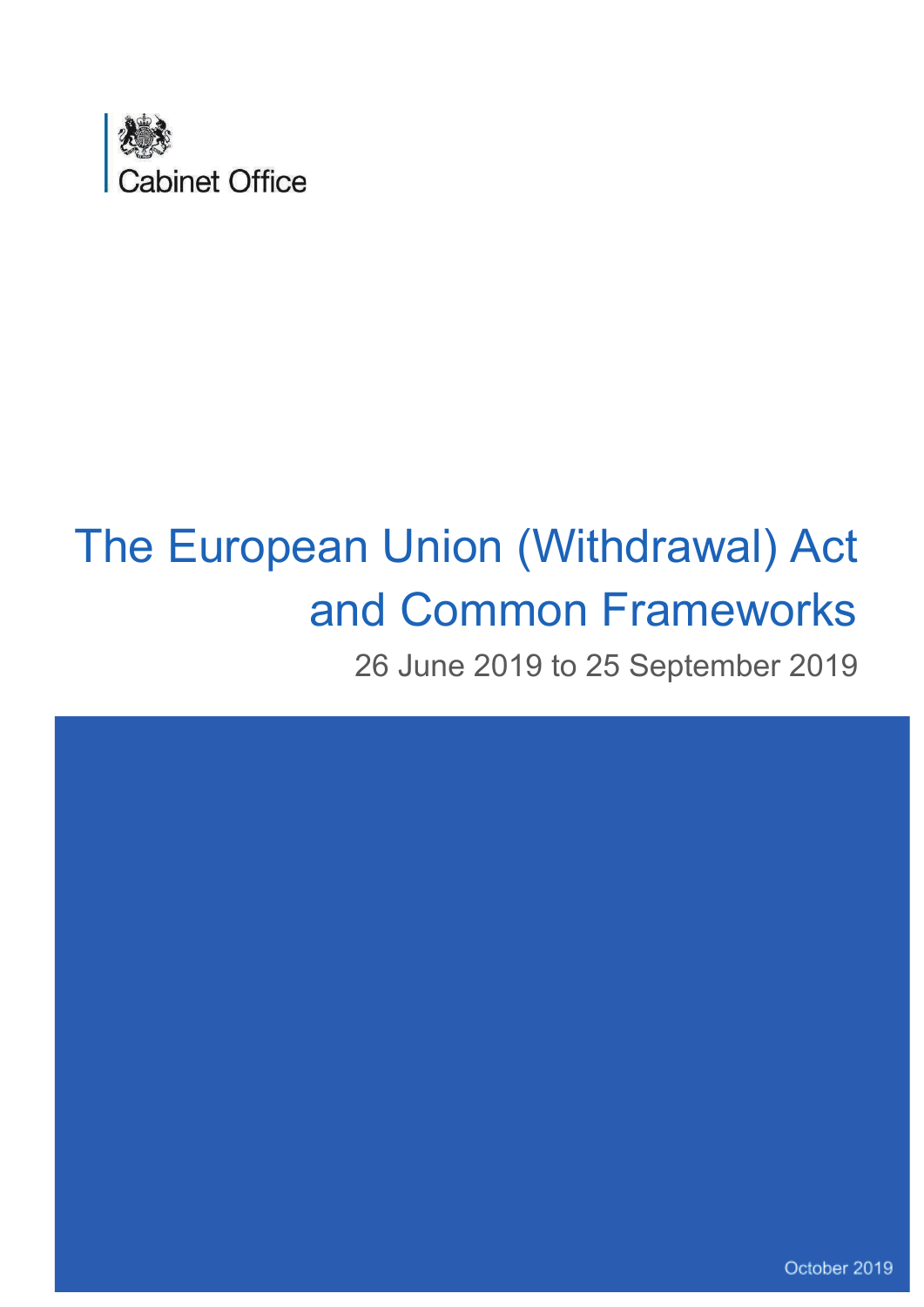

## The European Union (Withdrawal) Act and Common Frameworks **26 June 2019 to 25 September 2019**

**Presented to Parliament pursuant to paragraph 4 of Schedule 3 to the European Union (Withdrawal) Act 2018**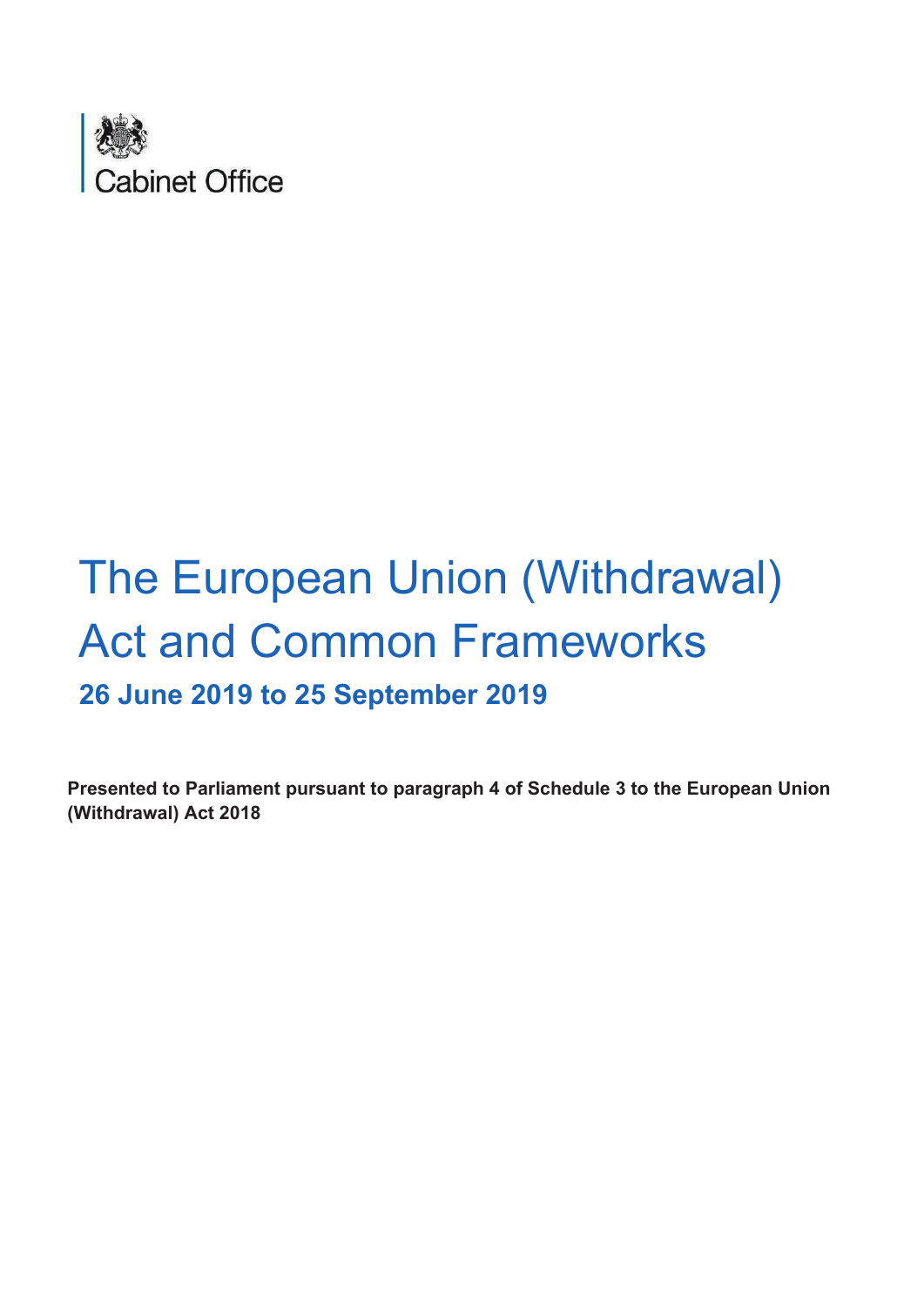**This document is available in large print, audio and braille on request. Please call +44 (0)207 276 1234 or email publiccorrespondence@cabinetoffice.gov.uk.**



**© Crown copyright 2019**

**This publication is licensed under the terms of the Open Government Licence v3.0 except where otherwise stated. To view this licence, visit nationalarchives.gov.uk/doc/open-governmentlicence/version/3.** 

**Where we have identified any third party copyright information you will need to obtain permission from the copyright holders concerned.**

**This publication is available at<www.gov.uk/official-documents>**

**Any enquiries regarding this publication should be sent to us at [publiccorrespondence@cabinetoffice.gov.uk](mailto:publiccorrespondence@cabinetoffice.gov.uk)**

**ISBN 978-1-5286-1651-5** 

**CCS1019173428 10/19**

**Printed on paper containing 75% recycled fibre content minimum**

**Printed in the UK by the APS Group on behalf of the Controller of Her Majesty's Stationery Office**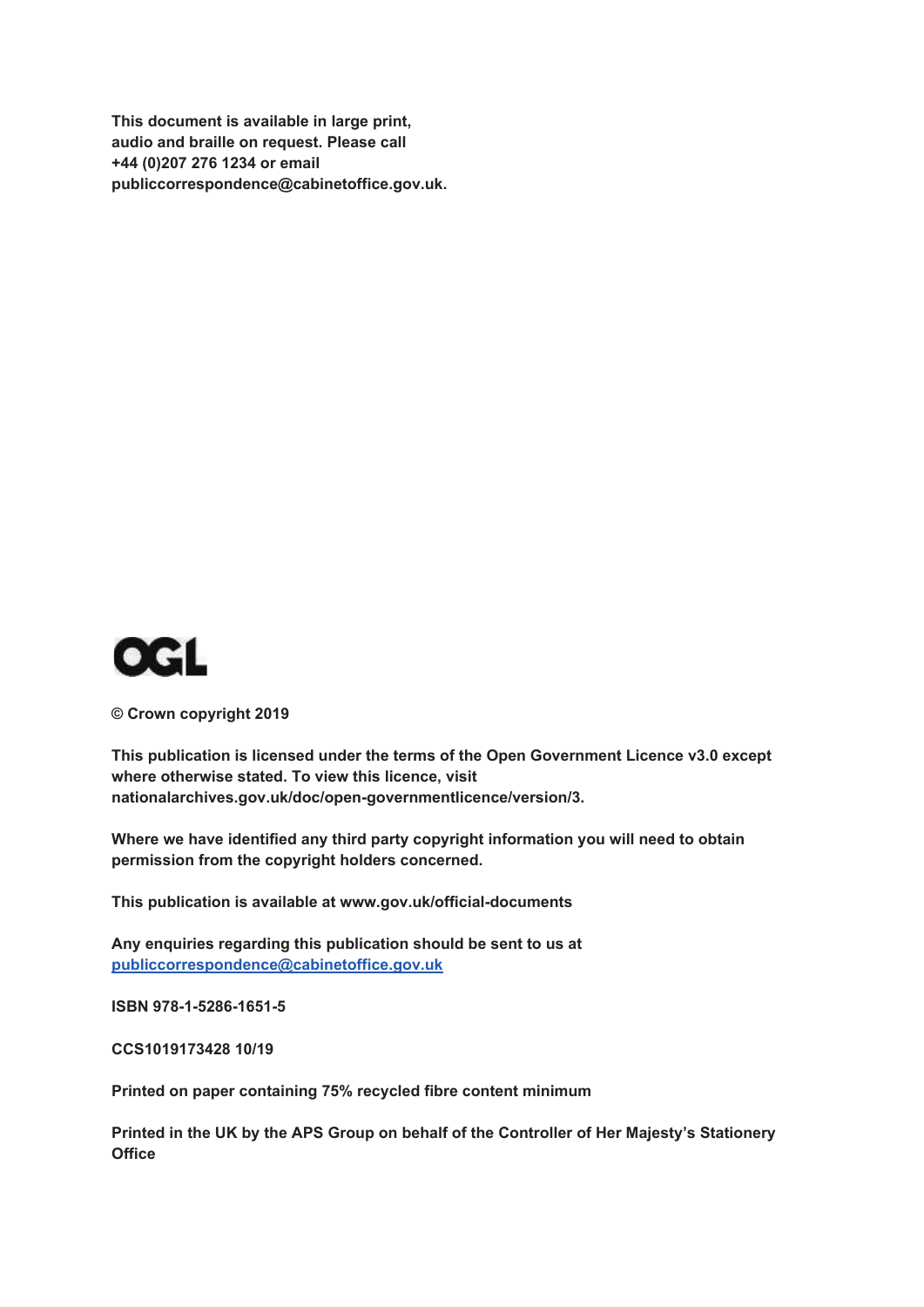## **Contents**

#### **Contents 4**

#### **Foreword 6**

#### **Implementation of Future Common Frameworks 8**

Principles for Common Frameworks 8

Progress Towards Establishing Future Frameworks 9

#### **Legislation Relating to Retained EU Law Restrictions 18**

Regulations to 'Freeze' Devolved Competence 18

Regulations to Repeal the 'Freezing' Powers 18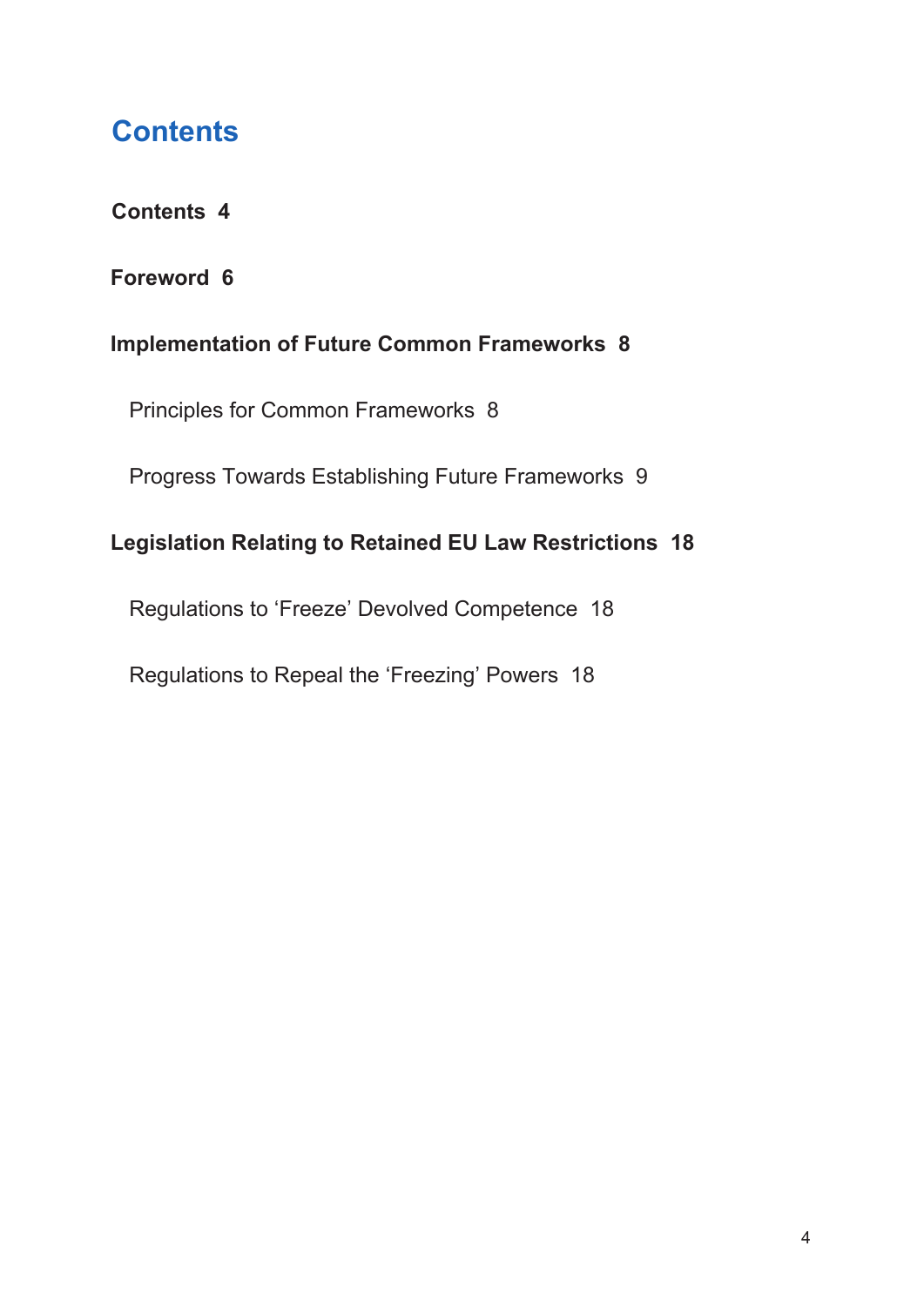

**The Rt Hon Michael Gove CBE MP Chancellor of the Duchy of Lancaster** 



 **Ireland The Rt Hon Julian Smith MP Secretary of State for Northern**



 **Scotland The Rt Hon Alister Jack MP Secretary of State for** 



**The Rt Hon Alun Cairns MP Secretary of State for Wales**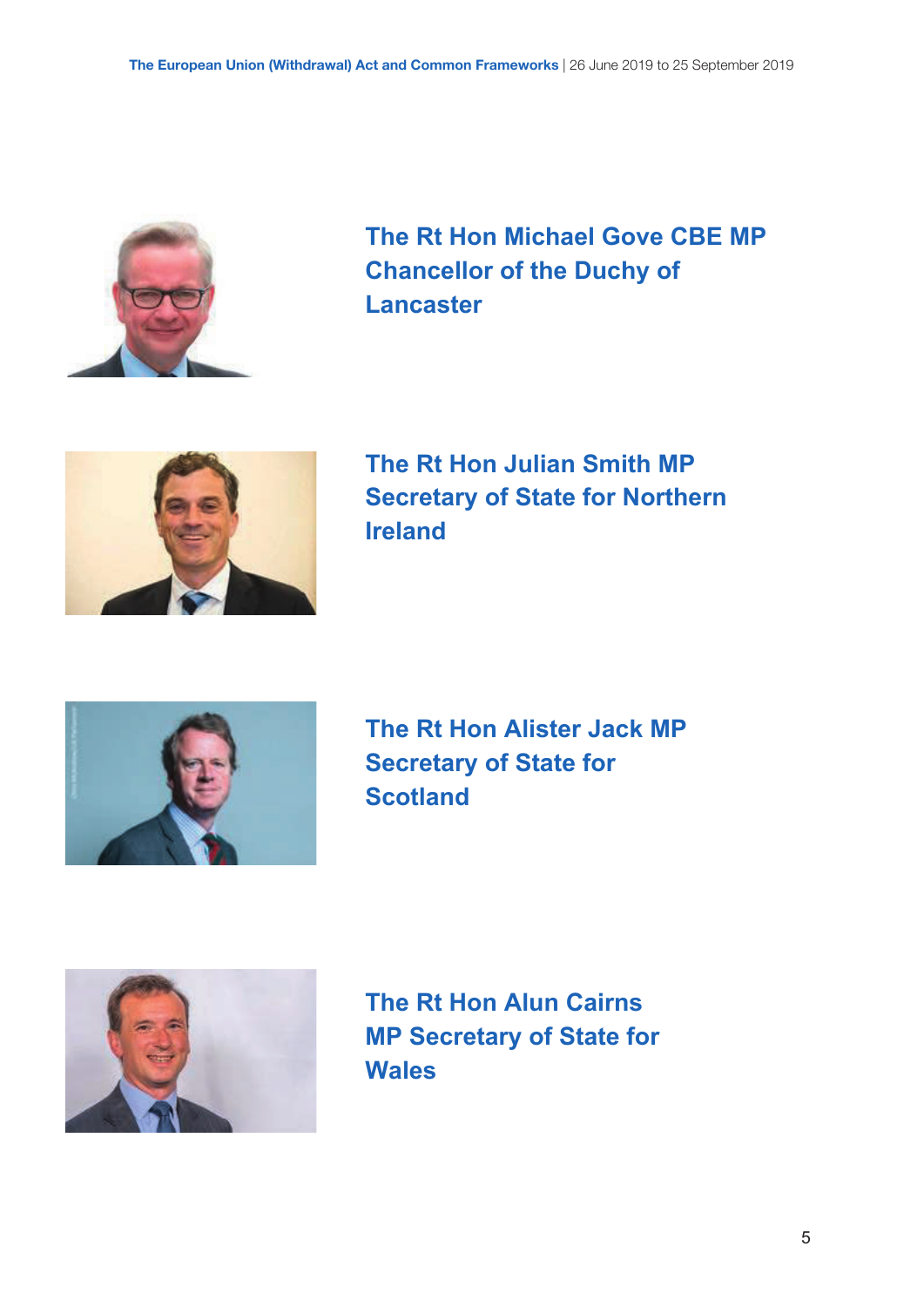## **Foreword**

 The UK Government remains committed to ensuring a smooth and orderly exit from the European Union. Officials from the UK, Scottish and Welsh Governments and Northern Ireland Civil Service (NICS) have continued to work closely together to prepare the UK for EU Exit.

 Over the period covered by this report, officials in the UK Government and devolved administrations have been developing detailed outlines for frameworks, which set out the proposed approach for each part of a policy area, along with the operational elements of the framework, such as how decisions will be made, and the roles and responsibilities of each administration. These are being developed under the principles agreed between the UK Government and Scottish and Welsh Governments at the Joint Ministerial Committee (European Negotiations) (JMC(EN)) in October 2017.

The UK Government published a 'Common Frameworks Update'<sup>1</sup> on 3 July that included an outline framework for Hazardous Substances (Planning). This was the first outline framework published and is an important illustration of the kinds of elements that a framework will cover, noting that all frameworks will be specific to the needs of individual policy areas.

 The UK Government and devolved administrations are now developing detailed policy content for frameworks. A number of issues are being considered, including the linkages between frameworks and key areas such as the functioning of the UK internal market and the future partnership with the EU. Multilateral discussions on the policy areas where non-legislative agreements are expected will take place in due course, where they are not already underway. This progress will be overseen by JMC(EN). The UK Government is also undertaking further engagement activity across the UK, including working with devolved administration counterparts to ensure the progress on this programme of work is being communicated effectively and informed by stakeholder views.

 This report details the progress made in the fifth reporting period (26 June 2019 to 25 September 2019), as required under Schedule 3 to the European Union (Withdrawal) Act 2018. On the basis of the continuing joint progress and collaboration on common frameworks, the UK Government has not sought to bring forward any section 12 regulations to date. On the basis of this, the Scottish and Welsh Governments have committed to not create divergent policy in ways that

<sup>1</sup> <https://www.gov.uk/government/publications/common-frameworks-update>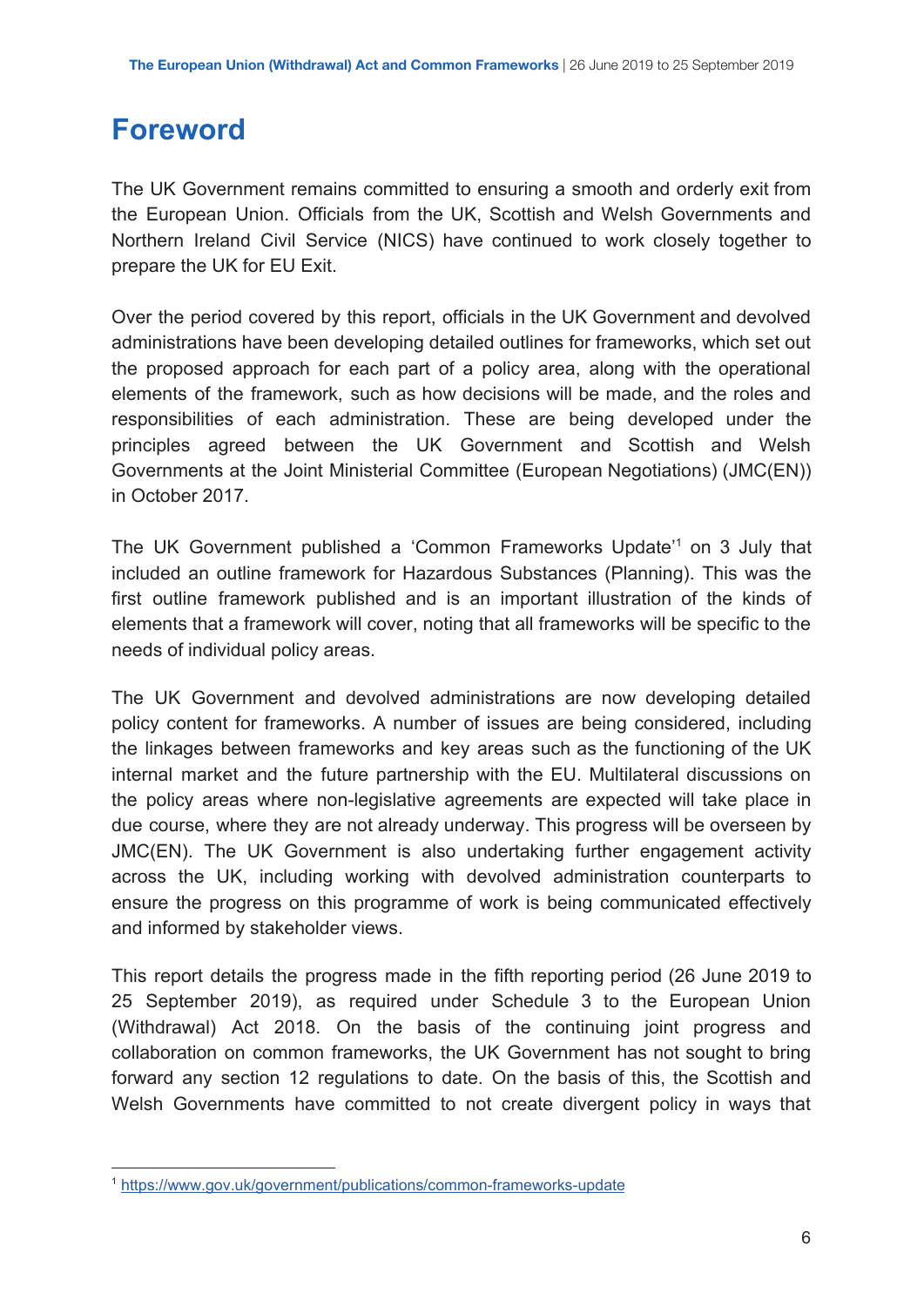would cut across future frameworks, where it has been agreed they are necessary or where discussion continues.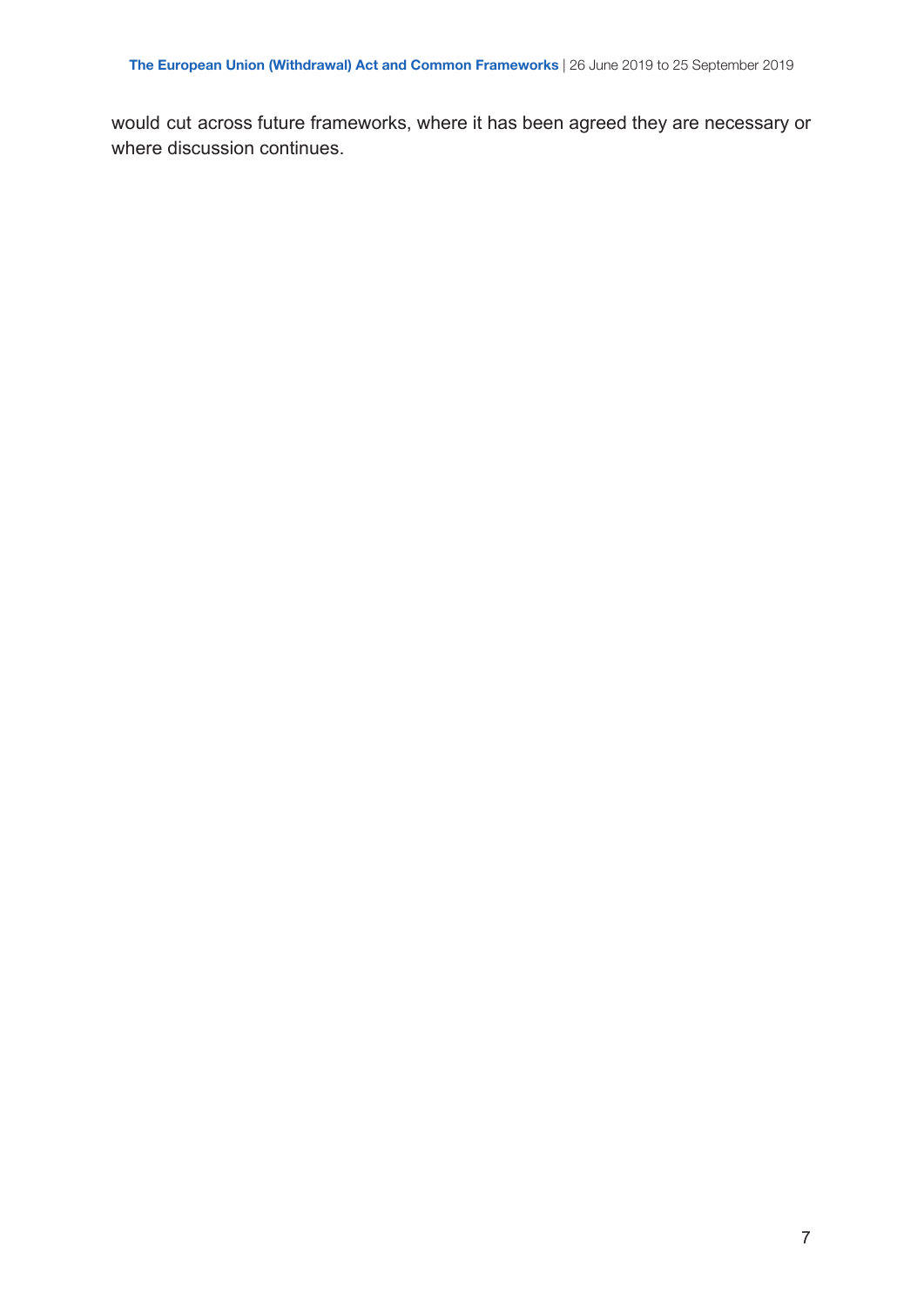## **Implementation of Future Common Frameworks**

- 1.1 Part 2 of Schedule 3 to the European Union (Withdrawal) Act 2018 requires that a Minister of the Crown report to Parliament at three month intervals on various matters pertaining to common frameworks, and the use of the powers in section 12 of, and Schedule 3 to, the 2018 Act to temporarily maintain the existing EU law limits on devolved competence. Reports are shared with the devolved administrations to enable them to maintain a concurrent level of scrutiny. The last report was published on 17 July 2019 covering the reporting period 26 March to 25 June 2019. $2$
- 1.2 The purpose of these reports is to ensure that the process of developing common frameworks, in collaboration with the devolved administrations, is transparent and subject to robust parliamentary scrutiny.

#### **Principles for Common Frameworks**

- 1.3 Under the current devolution settlements, the devolved legislatures and administrations cannot act incompatibly with EU law. The EU laws that are in place create common UK-wide approaches even where those policy areas otherwise fall within devolved competence. The Scottish and Welsh Governments agree that common approaches will continue to be required in some areas after the UK leaves the EU.
- 1.4 In October 2017, JMC(EN) agreed principles to guide the work to create common frameworks. These principles are set out below:
	- *1. Common frameworks will be established where they are necessary in order to:* 
		- *● enable the functioning of the UK internal market, while acknowledging policy divergence;*
		- *● ensure compliance with international obligations;*
		- *● ensure the UK can negotiate, enter into and implement new trade agreements and international treaties;*
		- *● enable the management of common resources;*
		- *● administer and provide access to justice in cases with a cross-border element;*
		- *● safeguard the security of the UK.*

<sup>2</sup> [https://assets.publishing.service.gov.uk/government/uploads/system/uploads/attachment\\_data/file/81](https://assets.publishing.service.gov.uk/government/uploads/system/uploads/attachment_data/file/818155/final-edits-Fourth-s.12-report.pdf) [8155/final-edits-Fourth-s.12-report.pdf](https://assets.publishing.service.gov.uk/government/uploads/system/uploads/attachment_data/file/818155/final-edits-Fourth-s.12-report.pdf)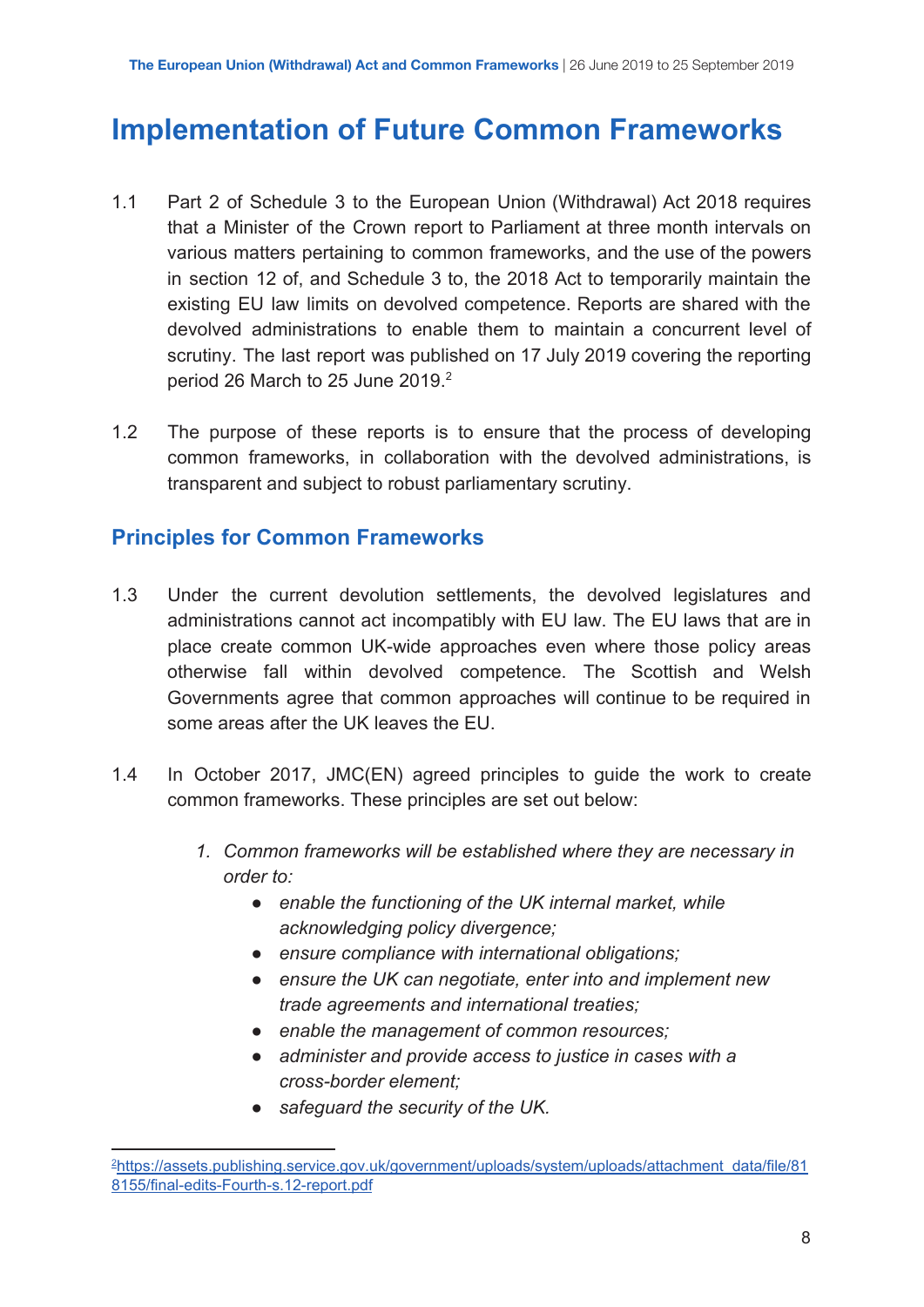- *2. Frameworks will respect the devolution settlements and the democratic accountability of the devolved legislatures, and will therefore:*
	- *● be based on established conventions and practices, including that the competence of the devolved institutions will not normally be adjusted without their consent;*
	- *● maintain, as a minimum, equivalent flexibility for tailoring policies to the specific needs of each territory, as is afforded by current EU rules;*
	- *● lead to a significant increase in decision-making powers for the devolved administrations.*
- *3. Frameworks will ensure recognition of the economic and social linkages between Northern Ireland and Ireland and that Northern Ireland will be the only part of the UK which shares a land frontier with the EU. They will also adhere to the Belfast Agreement.*
- 1.5 These principles continue to guide all discussions between the UK Government and the devolved administrations on common frameworks and we will continue to detail how these have been taken into account in future iterations of this publication.

#### **Progress Towards Establishing Future Frameworks**

 1.6 The following section sets out the steps taken by the UK Government, during the reporting period, toward implementing our long-term common frameworks, and explains how the frameworks principles have been taken into account.

#### **Frameworks Publications**

- 1.7 The 'Common Frameworks Update<sup>'3</sup> was published on 3 July 2019 to ensure transparency and accountability on the joint development of the UK Government and devolved administrations' policy regarding the establishment of common frameworks.
- 1.8 The update included three documents:
	- - A 'Progress Update on Common Frameworks' that highlighted the UK Government and devolved administrations' collaboration, cross-cutting issues and the future work programme;

<sup>3</sup> <https://www.gov.uk/government/publications/common-frameworks-update>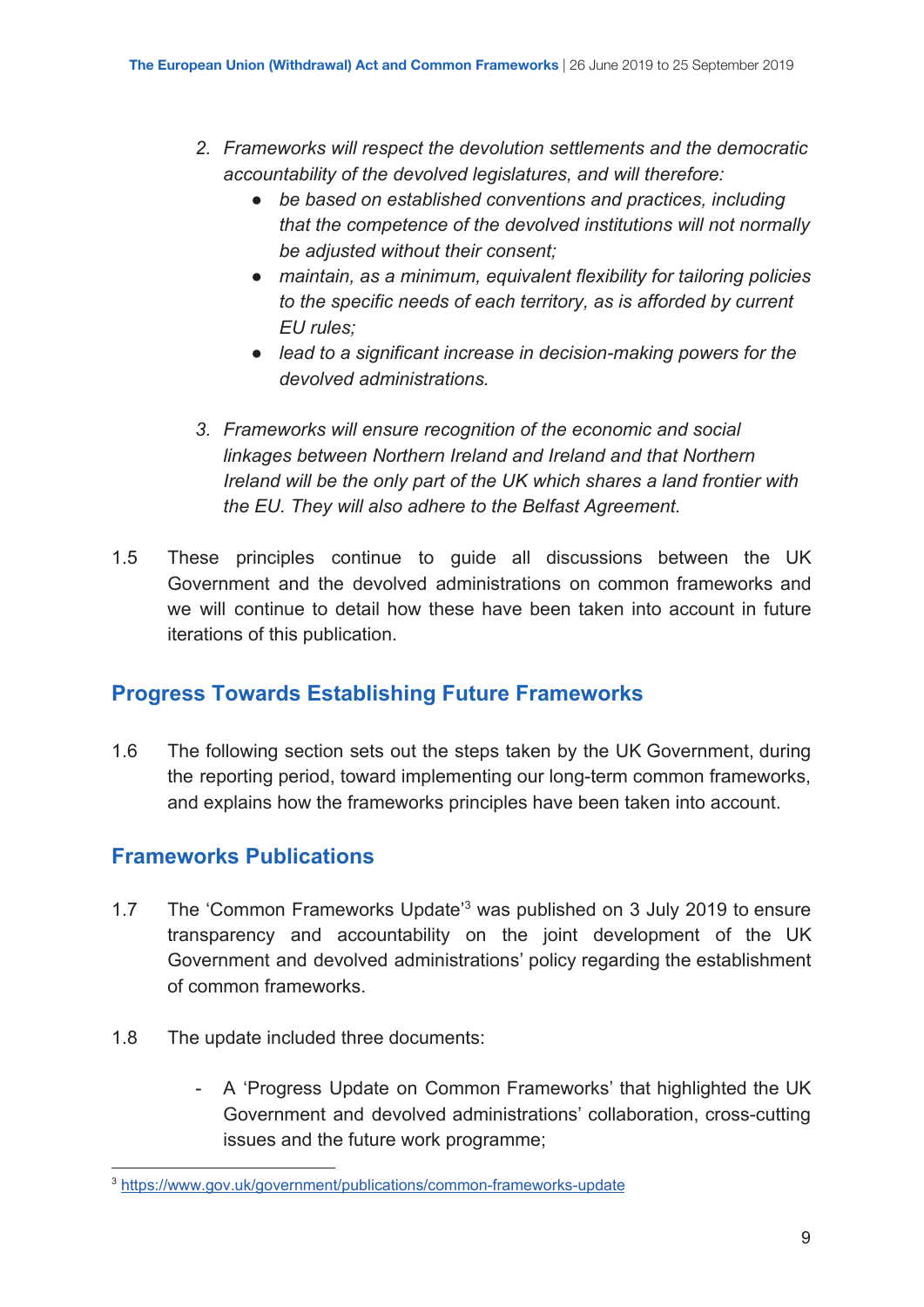- - An illustration of the frameworks delivery process outlining how frameworks will be developed and implemented;
- - A sample outline framework (Hazardous Substances (Planning)) that covers the key elements of a framework (including policy, governance and operational detail).
- 1.9 The three documents were also laid before Parliament showing the Government's commitment to ensuring a transparent and inclusive process.
- 1.10 This update detailed how the UK Government is working together with the Welsh Government and Scottish Government, with the input of NICS, to put frameworks in place and how we plan to share this work with stakeholders, legislatures and other interested parties. The publication of an 'outline framework**'** provided an example of what a framework will look like and all of the elements that will be included. This is an important illustration of the kinds of things that a framework will cover, noting that all frameworks will be different and answer the unique questions of their own policy area.

#### **Frameworks Development**

- 1.11 Common frameworks continue to be developed through constructive discussions between the UK Government and the devolved administrations. This has continued during the latest reporting period (26 June 2019 to 25 September 2019), where detailed multilateral engagement has taken place at official level, including two joint UK Government/devolved administration Project Board meetings, and standalone sessions on:
	- Waste (17 July 2019) The discussion centred on the frameworks interaction with international obligations and trade.
	- ● Nutrition health claims, composition and labelling (30 July 2019) Officials made final preparations on stakeholder engagement, finalising processes and next steps towards final sign-off.
	- Implementation of EU Emissions Trading System (ETS) (14 August 2019 and 3-4 September 2019) - Workshops with officials from the UK Government and devolved administrations to develop the policy, operational structure and governance of the ETS framework.
	- Food and Feed Safety and Hygiene (29 August 2019) Officials continued detailed discussions on the framework.
	- conclusions made within the frameworks outline. ● Nutrition health claims, composition and labelling (5 September 2019) - The UK Government and devolved administrations conducted an informal stakeholder engagement session to test provisional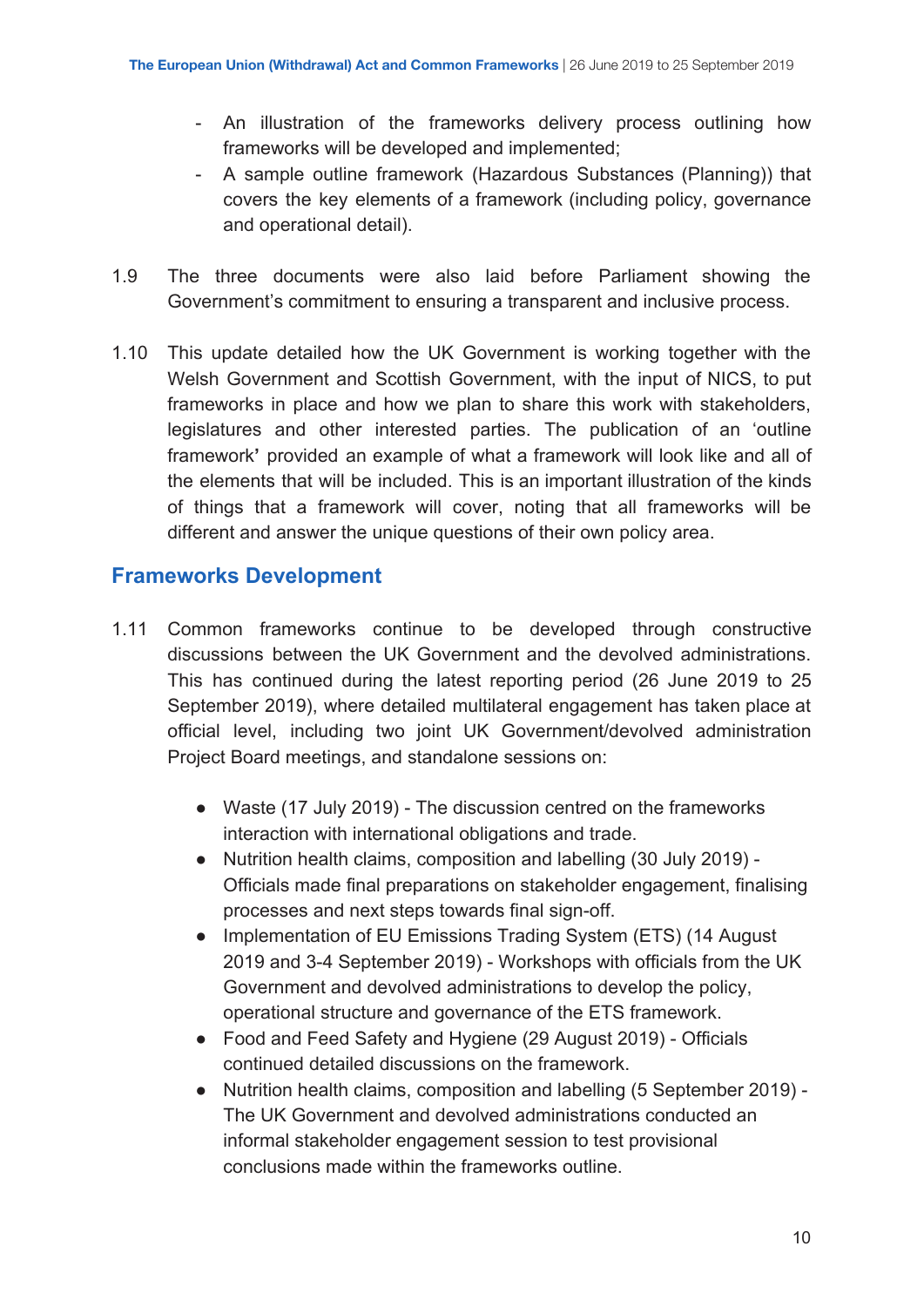- Procurement (9 September 2019) Continued detailed discussions on the draft concordat, with a focus on the interaction with international obligations.
- Internal market (10 September 2019) The UK government and devolved administrations held a workshop to discuss revised guidance on the internal market.
- up to the informal stakeholder engagement session. ● Nutrition health claims, composition and labelling (10 September 2019) - The UK Government and devolved administrations conducted a follow
- 1.12 In the absence of Northern Ireland Executive Ministers, officials from NICS continue to participate in frameworks development on a factual and analytical basis.
- 1.13 In parallel to developing common frameworks, the UK Government is seeking to develop a shared cross-cutting approach to the internal market with the Welsh Government, Scottish Government and the Northern Ireland Civil Service.
- 1.14 The UK Government is exploring the evidence base for the level of economic integration between different nations and across different sectors in the UK; considering relevant international examples; and exploring the case for principles and governance structures which could be applied to the UK internal market, including how these could be put into practice.
- 1.15 Alongside individual framework areas, the Welsh Government, Northern Ireland Civil Service and UK Government are currently working together to explore a range of evidence and ideas, including reflecting on the experience of other countries that have formal structures to manage their internal market. This work aims to ensure that the interests of other governments, businesses, workers and consumers are fully taken into account in decision making in areas where frameworks are being considered.

#### **Common Frameworks Analysis**

1.16 The revised 'Frameworks Analysis' was published on 4 April 2019.<sup>4</sup> This set out the progress made to develop common frameworks in collaboration with

<sup>4</sup> [https://assets.publishing.service.gov.uk/government/uploads/system/uploads/attachment\\_data/file/79](https://assets.publishing.service.gov.uk/government/uploads/system/uploads/attachment_data/file/792738/20190404-FrameworksAnalysis.pdf) [2738/20190404-FrameworksAnalysis.pdf](https://assets.publishing.service.gov.uk/government/uploads/system/uploads/attachment_data/file/792738/20190404-FrameworksAnalysis.pdf)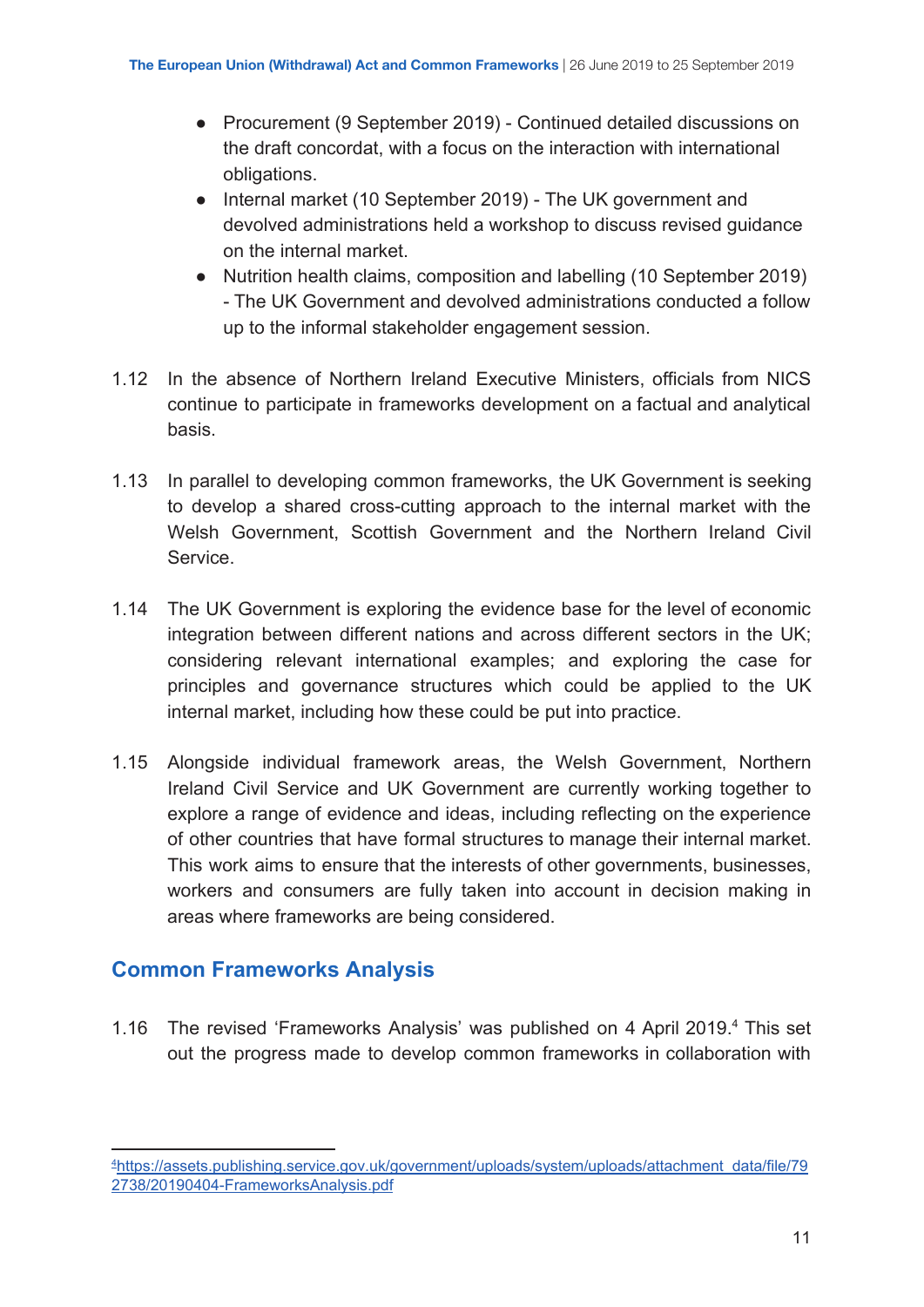the devolved administrations, since the initial analysis was published in March 2018.5

 1.17 Updates on the common frameworks analysis will continue to be provided in future iterations of this report.

#### **Frameworks Delivery Plan**

- 1.18 Frameworks will be implemented depending on the needs of the particular policy area. This may require a combination of legislative and non-legislative measures. The process accounts for frameworks to be implemented in different ways, with some activity undertaken concurrently, to ensure that all due process has been undertaken as the framework is put in place. As a result, frameworks will be implemented at different points in time, depending on the requirements of that framework.
- 1.19 The work to establish common frameworks has five phases. The delivery plan below illustrates how a framework moves through these five phases of development. Each framework moves through at a different pace.
	- **Phase 1: Principles and proof of concept:** First phase of multilateral "deep dives" administration officials) across the 24 initial priority framework areas, as (consisting of UK Government and devolved well as key cross-cutting issues.
	- **Phase 2: Policy development:** Multilateral engagement work to develop framework outlines in each area; development of required frameworks legislation; the beginning of bilateral stakeholder engagement; review and scrutiny of framework outlines. At the end of this phase there will be an outline framework.
	- **Phase 3: Review and consultation:** Policy finalisation and an exploration of the interaction between frameworks and other key workstreams (for example, Internal Market, international obligations etc); informal multilateral stakeholder engagement; development of required frameworks legislation; and an in-depth review and assessment process. This phase will end with collective confirmation of the policy approach, and a Provisional Framework endorsed by JMC(EN).
	- **Phase 4: Preparation and implementation:** Collaborative work to prepare and deliver the implementation of legislative and

<sup>5</sup> [https://assets.publishing.service.gov.uk/government/uploads/system/uploads/attachment\\_data/file/68](https://assets.publishing.service.gov.uk/government/uploads/system/uploads/attachment_data/file/686991/20180307_FINAL__Frameworks_analysis_for_publication_on_9_March_2018.pdf) [6991/20180307\\_FINAL\\_\\_Frameworks\\_analysis\\_for\\_publication\\_on\\_9\\_March\\_2018.pdf](https://assets.publishing.service.gov.uk/government/uploads/system/uploads/attachment_data/file/686991/20180307_FINAL__Frameworks_analysis_for_publication_on_9_March_2018.pdf)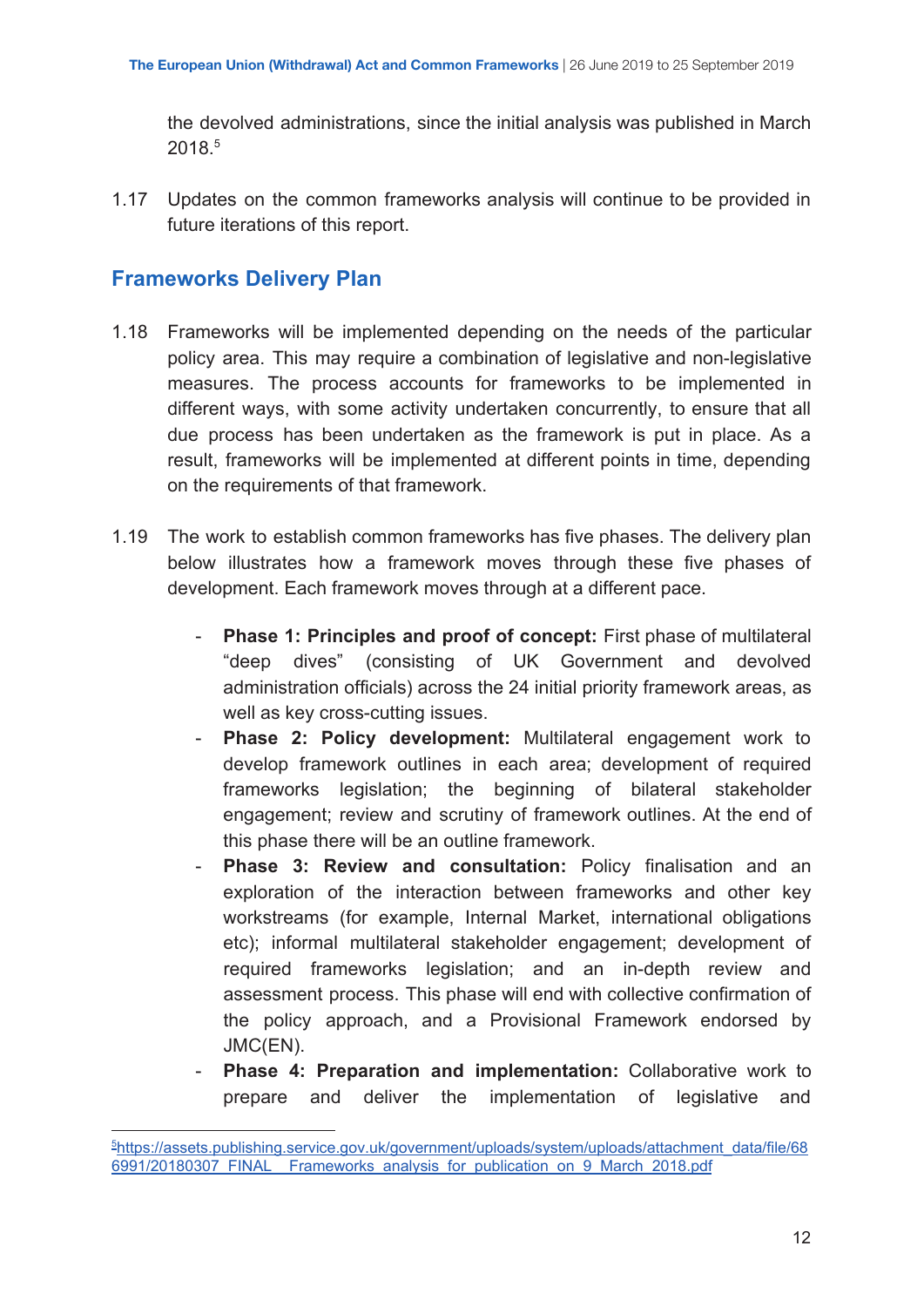non-legislative elements of individual frameworks, alongside stakeholder (in administrations) consultation as appropriate; required reappraisal of frameworks agreements based on the outcomes of cross-cutting addition to UK Government and devolved issues.

- **Phase 5: Post-implementation:** Post-implementation arrangements alongside continued required reappraisal of frameworks agreements based on the outcomes of cross-cutting issues.
- 1.20 The revised delivery timelines for the development and implementation of frameworks were agreed by JMC(EN) on 28 June 2019. These timelines enable all frameworks to be agreed and the majority implemented by the end of 2020.

#### **Review and Consultation**

- 1.21 The UK Government, Scottish Government and Welsh Government have agreed that a 'Review and Assessment' process for frameworks is required before they are confirmed by JMC(EN). All frameworks will have to complete two tiers of joint UK Government/devolved administration review, alongside ministerial clearance, before implementation can begin in Phase 4. In the absence of a Northern Ireland Executive, factual and analytical input will be provided by the Northern Ireland Civil Service.
- 1.22 Scrutiny of frameworks will be provided at official level in two stages, firstly a light touch review at the end of Phase 2 and then a further, more in-depth review at the end of Phase 3. The Phase 2 review will begin a phased appraisal of the key cross-cutting themes and issues, including the constitutional implications of proposals and compatibility with the overarching principles underpinning common frameworks. It is not intended to consider policy conclusions specific to each area. The results of this review will be used by policy teams as a steer for further iterative changes that take place across Phase 3.
- 1.23 Review and Assessment at the end of Phase 3 will adopt a peer review approach, involving desk based assessment, evidence gathering and interviews, and drawing on expertise from both policy-specific and central teams. This process will address in particular the constitutional and cross-cutting impacts of each framework, in order to ensure that there is a consistent approach taken on these across the frameworks programme in line with the principles for common frameworks agreed by JMC(EN).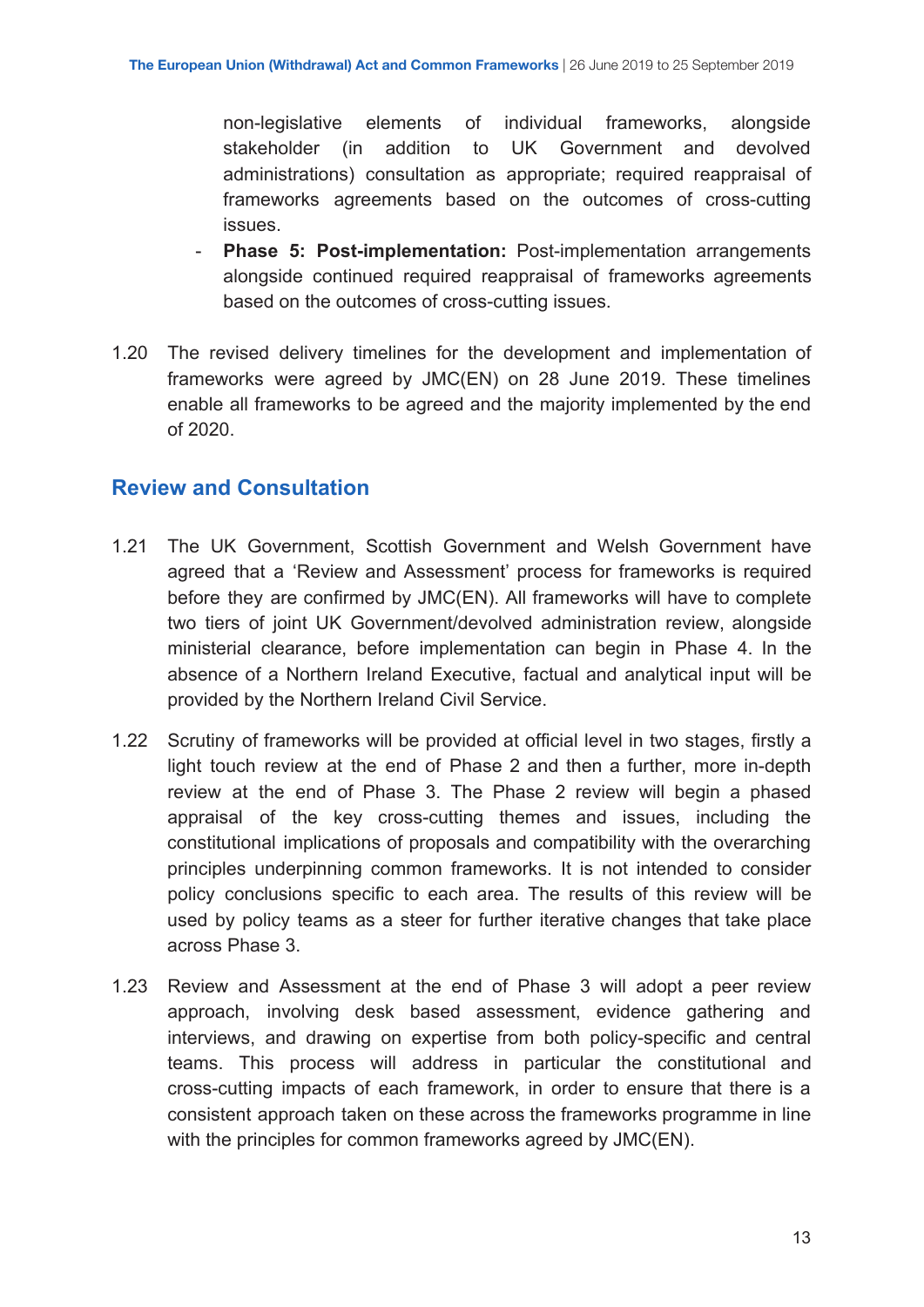- 1.24 The Hazardous Substances (Planning) framework has progressed the furthest through the common frameworks programme, having completed Phase 2 (policy development). It was also the first framework to complete technical stakeholder engagement.
- 1.25 Following stakeholder feedback and further policy development as part of Phase 3, the Hazardous Substances (Planning) outline framework was published in July 2019 as part of the UK Government's Update on Common Frameworks publication.<sup>6</sup> This publication has been well received and the outline framework was also independently published by the Scottish Government.
- 1.26 Hazardous Substances (Planning) is now undergoing the Phase 3 Review and Assessment, piloting the agreed review process. An initial Review and Assessment panel meeting took place on 1 August 2019 to scrutinise the framework and suggest refinements. Once it has completed Review and Assessment, it will be confirmed as a Provisional Framework and will proceed to Phase 4 to begin preparations for implementation.
- 1.27 The Emissions Trading System (ETS) framework is also progressing through the common frameworks programme and is approaching completion of Phase 2 (policy development). A joint consultation with the devolved administrations on the Future of UK [Carbon](https://www.gov.uk/government/consultations/the-future-of-uk-carbon-pricing) Pricing<sup>7</sup> set out overall governance for a UK ETS, with workshops in Belfast, Llandudno Junction, Swansea, Glasgow and London.
- 1.28 Whilst governance for a linked system is subject to negotiation, the intention is that the framework currently in place for the EU ETS would broadly be replicated with UK bodies fulfilling functions in a UK ETS. The role of the European Commission or "Authority" would be undertaken by the UK Government and the devolved administrations in line with their respective powers and responsibilities.
- 1.29 The ETS Framework is undertaking further policy development with the devolved administrations and technical stakeholder engagement.

<sup>6</sup> [https://assets.publishing.service.gov.uk/government/uploads/system/uploads/attachment\\_data/file/81](https://assets.publishing.service.gov.uk/government/uploads/system/uploads/attachment_data/file/814326/Frameworks_Products_Update_.pdf) [4326/Frameworks\\_Products\\_Update\\_.pdf](https://assets.publishing.service.gov.uk/government/uploads/system/uploads/attachment_data/file/814326/Frameworks_Products_Update_.pdf)

<sup>&</sup>lt;sup>7</sup>https://www.gov.uk/government/consultations/the-future-of-uk-carbon-pricing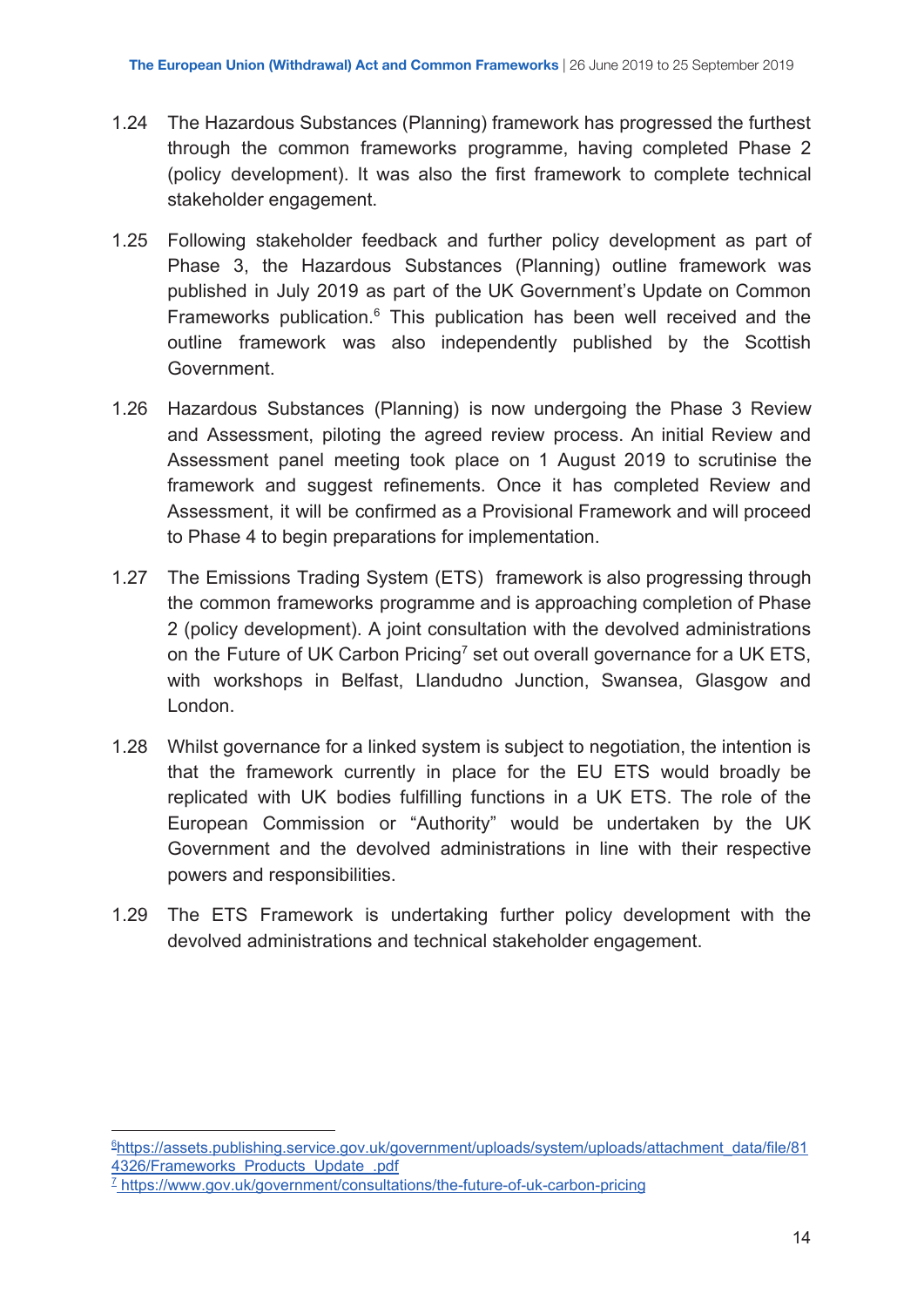#### **Stakeholder Engagement**

- 1.30 The UK Government recognises that engaging Parliament, the devolved administrations and wider stakeholders on common frameworks is vital and we are embarking on a series of engagements (both on the broader frameworks programme and technical, policy-specific engagement) across England, Wales, Scotland and Northern Ireland.
- 1.31 We are progressing a plan across UK Government, Welsh and Scottish governments and Northern Ireland Civil Service to engage with umbrella organisations, sector specific stakeholders and parliaments, to broaden understanding on the progress and process of the common frameworks programme.
- 1.32 Further programme engagement has taken place in this reporting period. UK Government officials participated in events for small/medium enterprises (SMEs) and related organisations in Norwich, Durham, Boston and Taunton. This engagement was part of the department for Business, Energy and Industrial Strategy (BEIS)'s SME roadshow which brings together government departments responsible for policies affecting small businesses in EU Exit. This cycle of events included HMRC, Home Office and BEIS to present on a range of issues, from exporter licencing, to immigration rules, to the UK internal market.
- 1.33 Further technical engagement also took place within the reporting period. The Nutrition, Health Claims Composition and Labelling technical stakeholder engagement event was held on 5th September 2019, with representation from the Cabinet Office Frameworks Team, devolved administrations and the Department for Health and Social Care (DHSC). Representatives from NICS were also present to engage on a factual basis.
- 1.34 This forum provided an opportunity for stakeholders with a direct interest in the policy area and operational aspects of the framework to provide feedback and ask questions of policy leads. This feedback is sought during Phase 3 in order to inform further development and implementation of the framework.
- 1.35 Alongside technical engagements, frameworks can utilise government consultations in order to gain further insight into stakeholders' interests in the policy area. An example of this is the EU Emissions Trading System framework (ETS) which released a consultation in May 2019.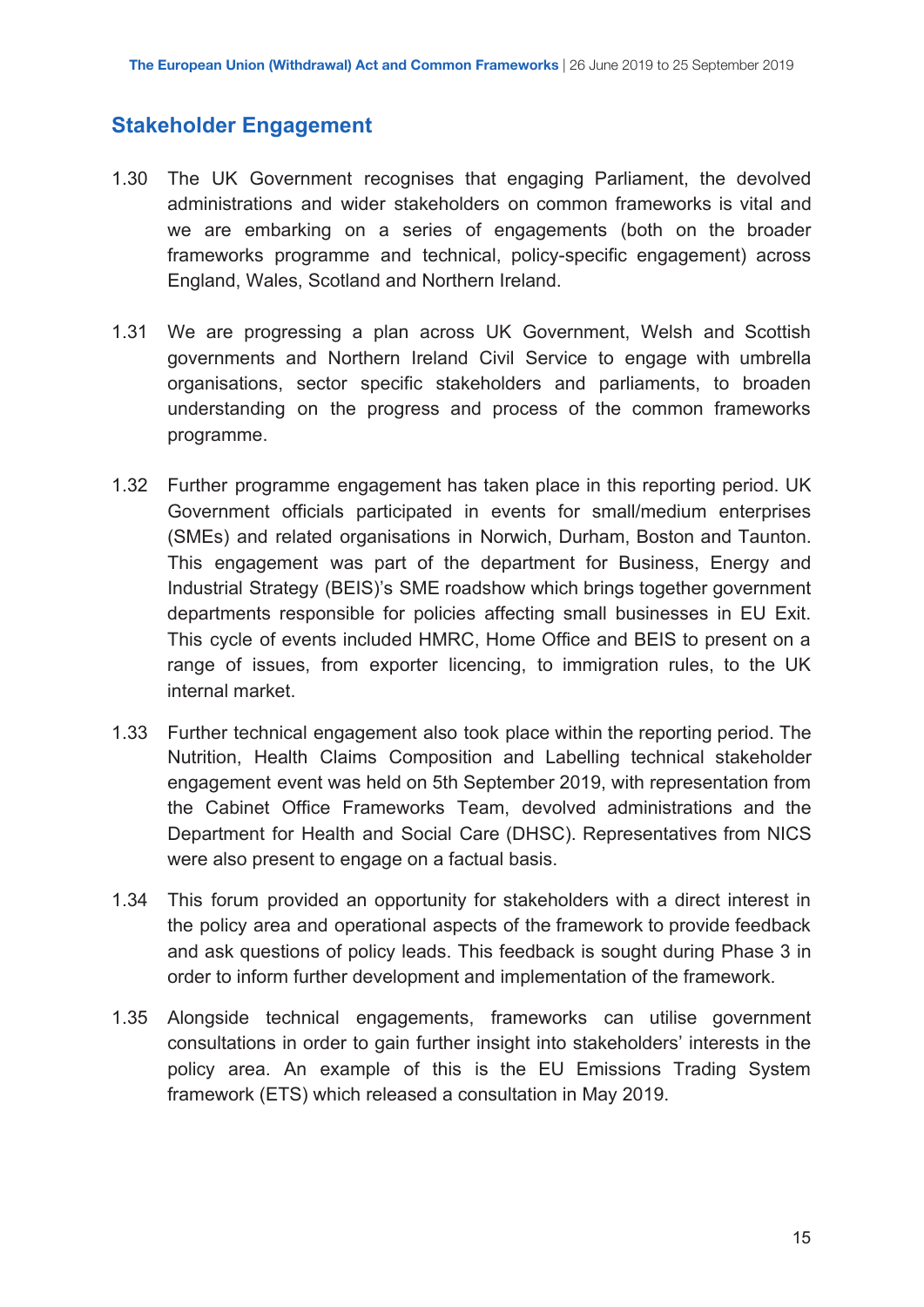1.36 We intend to update parliamentary committees at key moments in the process, and consult them on the arrangements that will need to be put in place to enable the formal scrutiny of frameworks.

#### **No Deal Interim Arrangements**

- 1.37 The existing political agreement states that the devolved administrations will not create divergent policy in ways that would cut across future frameworks, where it has been agreed they are necessary or where discussion continues, provided that the UK Government does not bring forward section 12 regulations.
- 1.38 Alongside this, the UK Government and the devolved administrations are working together on EU Exit Statutory Instruments to amend deficiencies in retained EU law and essential primary legislation and non-legislative operational readiness arrangements.
- 1.39 Additional interim arrangements have been developed in some areas, laying out ways of working and forums for communication. They are not frameworks, as they will not have gone through all stages of the framework development process, including an in depth review and assessment.
- 1.40 All interim arrangements are without prejudice to agreement on the final framework and the accompanying review and assessment process. Interim arrangements must also not contradict the agreed frameworks principles.
- 1.41 Wording agreed with the Northern Ireland Office and NICS is to be included in any interim arrangements.

#### **Northern Ireland**

- 1.42 Frameworks need to ensure recognition of the economic and social linkages between Northern Ireland and Ireland and that Northern Ireland will be the only part of the UK that shares a land frontier with the EU. As set out in the agreed principles, frameworks will also adhere to the Belfast ('Good Friday') Agreement.
- 1.43 Officials from the Northern Ireland Civil Service have engaged in the common frameworks process where the policy area intersects with the devolved competence of the Northern Ireland Assembly. However, in the absence of the Northern Ireland Executive, officials' input has been limited to analytical and factual responses only. Where framework arrangements have been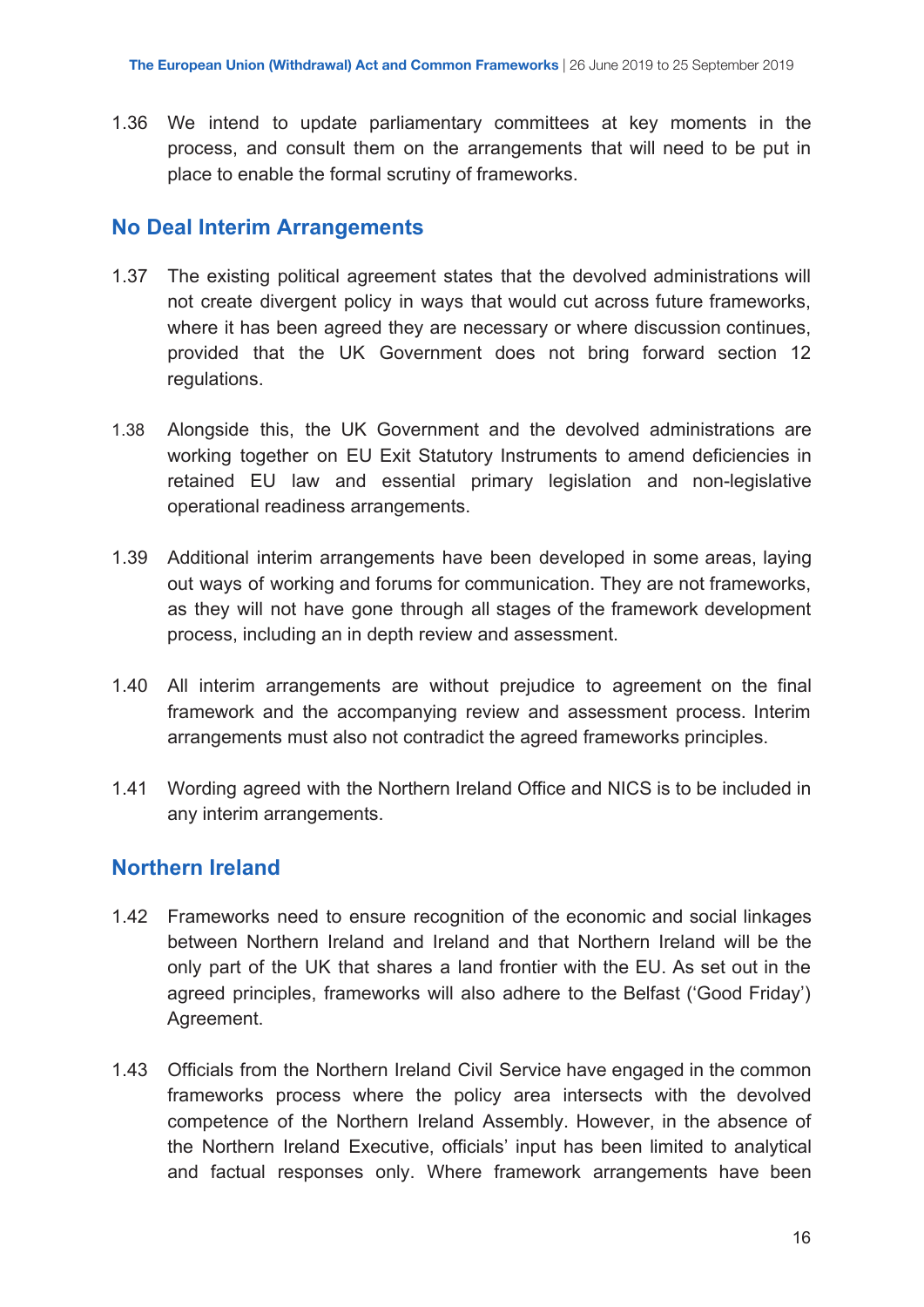developed, they are without prejudice to the views of future Northern Ireland Executive Ministers.

 1.44 Due to the absence of a Northern Ireland Executive, there remain significant limits to the decision-making capacity of the Northern Ireland Civil Service. Guidance issued by the Secretary of State under the Northern Ireland (Executive Formation and Exercise of Functions) Act 2018 (EFEF), $8$  and extended alongside the Northern Ireland (Executive Formation etc) Act 2019,<sup>9</sup> enables senior officers of Northern Ireland departments to continue to take a limited range of decisions where they are satisfied that it is in the public interest to do so. Guidance under the Act will inform ongoing collective processes regarding changes to primary and secondary legislation, as well as non legislative mechanisms. Restoring the Northern Ireland Executive remains a priority for the Government.

<sup>8</sup> <http://www.legislation.gov.uk/ukpga/2018/28/enacted>

<sup>9</sup> <http://www.legislation.gov.uk/ukpga/2019/22/contents/enacted>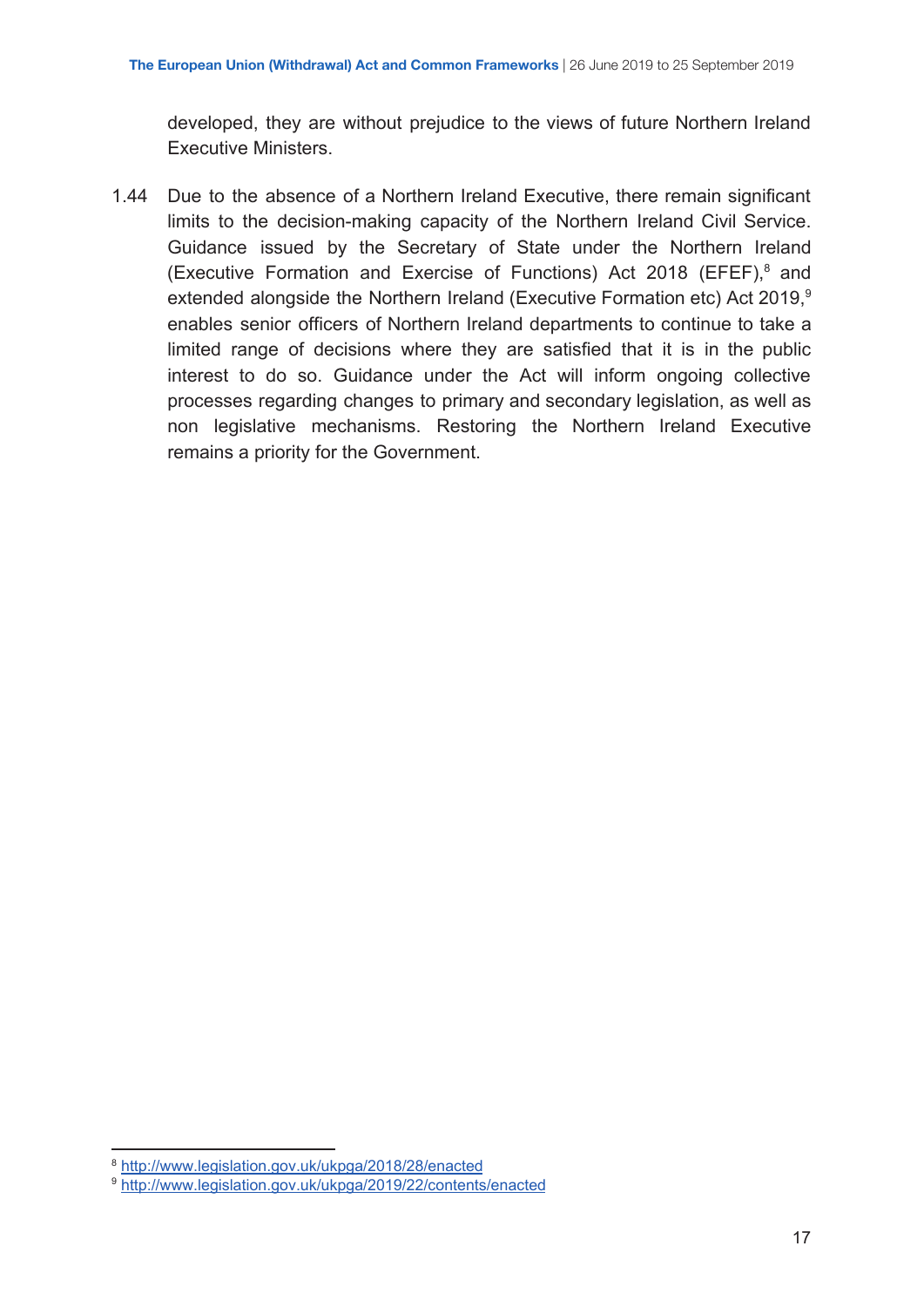## **Legislation Relating to Retained EU Law Restrictions**

- 2.1 Section 12 of the EU (Withdrawal) Act removes the current requirements in each of the devolution statutes that the devolved legislatures can only legislate in ways that are compatible with EU law. The Act then replaces those requirements with powers for the UK Government to apply, by regulations, a temporary 'freeze' on devolved competence in specified areas, subject to the approval of the UK Parliament, via the draft affirmative scrutiny procedure.
- 2.2 The process for making, agreeing and revoking these regulations can be found in our first report: *The European Union (Withdrawal) Act and Common Frameworks* - 26 June 2018 to 25 September 2018<sup>10</sup>.

#### **Regulations to 'Freeze' Devolved Competence**

#### **Retained EU law restrictions applied during reporting period**

 2.3 No regulations have been made to apply retained EU law restrictions under these powers during the reporting period.

#### **Progress towards removal of retained EU law restrictions**

 2.4 No retained EU law restrictions made under the powers in sections 30A and 57(4) of the Scotland Act 1998, sections 80(8) and 109A of the Government of Wales Act 2006, or sections 6A and 24(3) of the Northern Ireland Act 1998 had effect at the end the reporting period.

#### **Regulations to Repeal the 'Freezing' Powers**

 2.5 In addition to the 'freezing' powers inserted into the devolution statutes by the EU (Withdrawal) Act, section 12(9) confers a power on UK Ministers to repeal, by regulations, the new provisions containing those powers.

#### **Powers to apply retained EU law restrictions repealed during reporting period**

 2.6 No regulations have been made under section 12(9) of the EU (Withdrawal) Act to repeal the powers to apply retained EU law restrictions during the reporting period.

 [works-report](https://www.gov.uk/government/publications/the-european-union-withdrawal-act-and-common-frameworks-report) 10[https://www.gov.uk/government/publications/the-european-union-withdrawal-act-and-common-frame](https://www.gov.uk/government/publications/the-european-union-withdrawal-act-and-common-frameworks-report)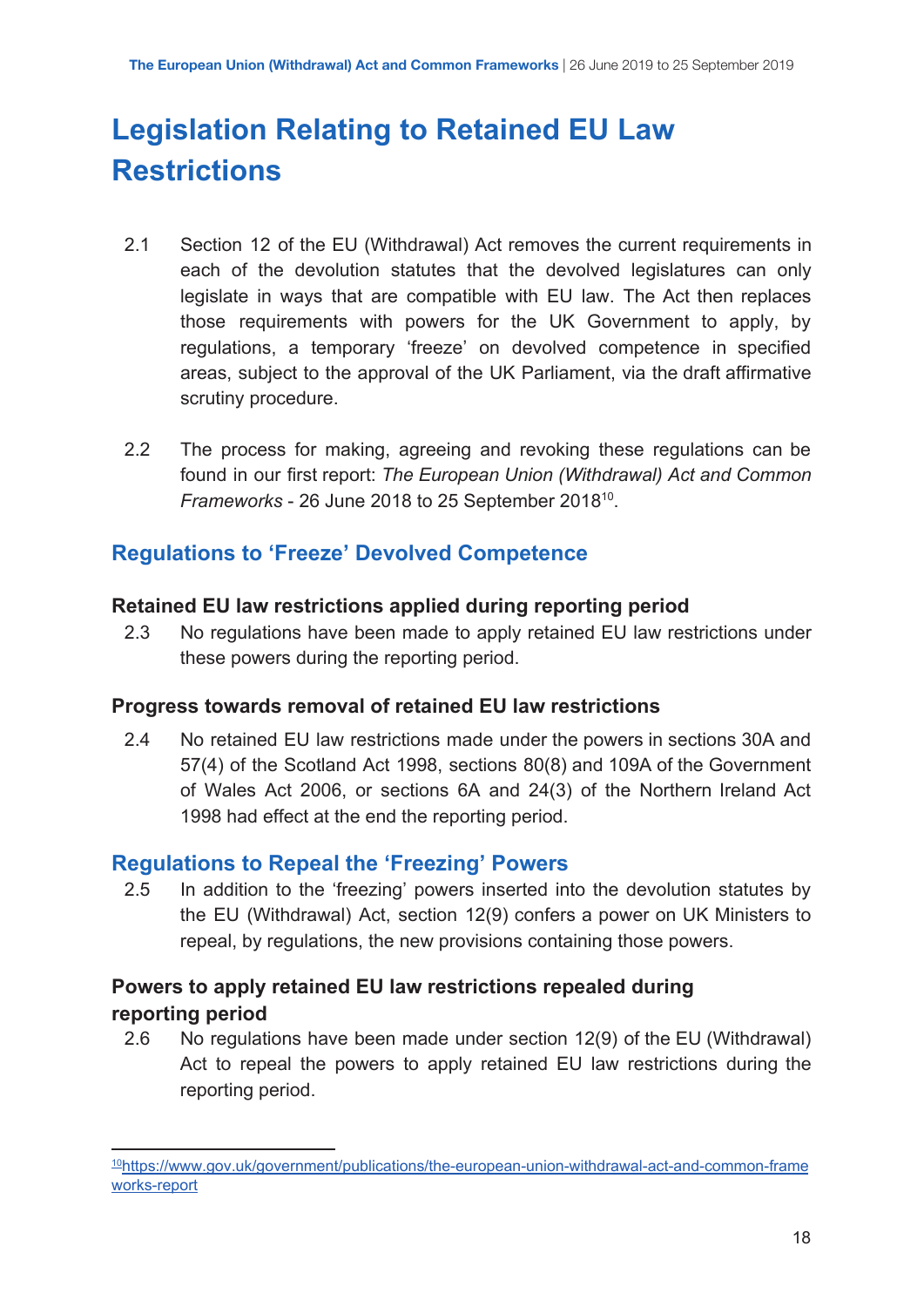#### **Progress required in order to repeal the powers to apply retained EU law restrictions**

- 2.7 The UK Government has not sought to make use of the powers to apply retained EU law restrictions at this juncture. As outlined earlier in this report, significant progress is being made across policy areas to establish common frameworks in collaboration with the devolved administrations.
- 2.8 The 'freezing' powers provide a mechanism to give certainty across those areas where common rules do need to be maintained, by ensuring that there will not be substantive policy change in different parts of the UK until those future arrangements are in place. In order to remove those powers from the statute book, further progress towards the implementation of common frameworks would be needed. We will keep this position under review, in line with the statutory duty in section 12(10) of the EU (Withdrawal) Act.